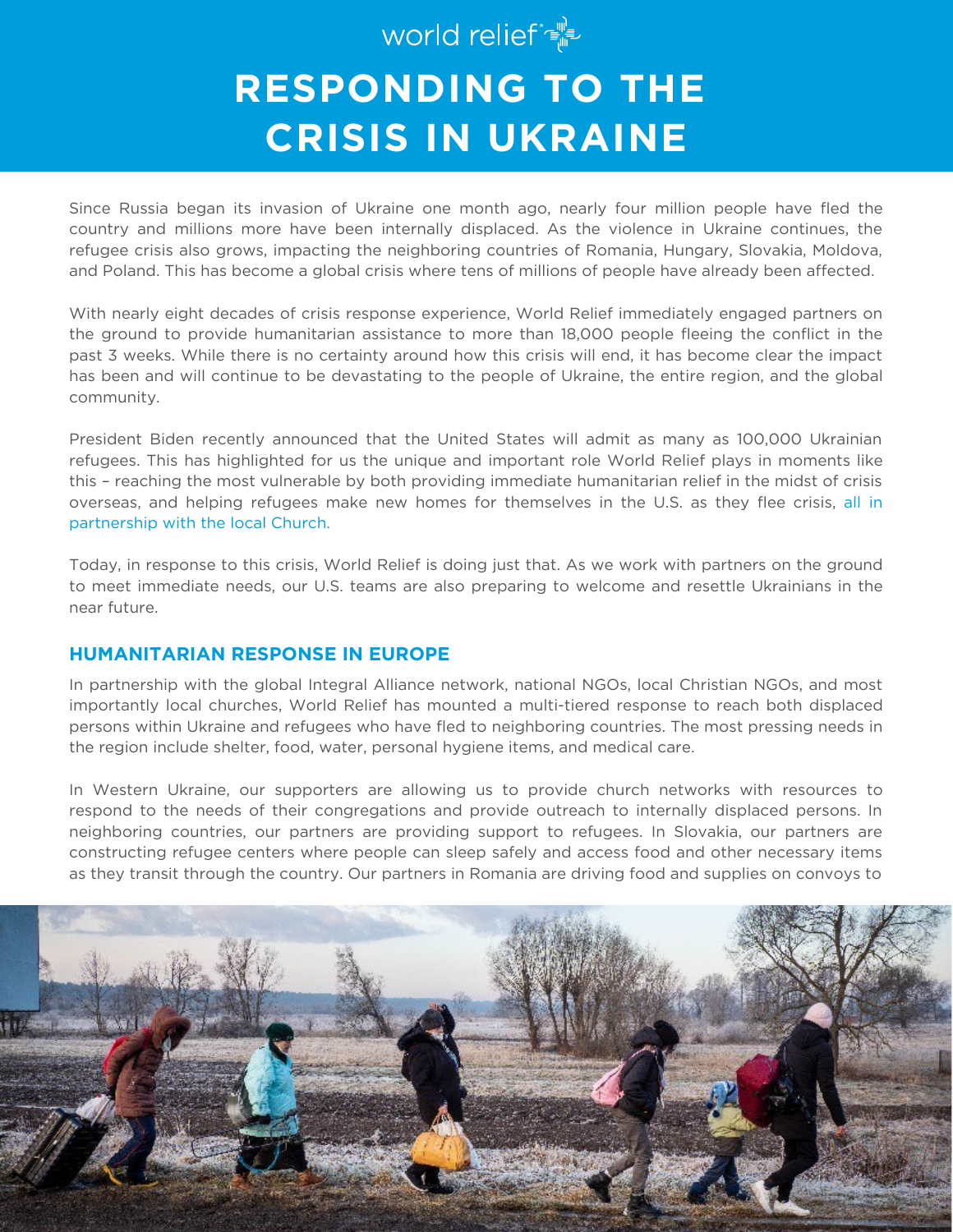

#### **RESETTLEMENT IN THE UNITED STATES**

displaced people in need. And in Poland and Moldova, partners are receiving refugees and providing emergency shelter, transportation, and medical care.

Given the quickly deteriorating situation in Ukraine and the rise of refugees fleeing into neighboring countries, World Relief is committed to responding to needs on the ground as they arise. And as Ukrainian refugees inevitably need to find new places to rebuild their lives, we stand ready to welcome them to our shores as well.

Refugees need both immediate care during a crisis as well as long-term support as they rebuild their lives in their new home countries. These individuals need stable housing, food, medical and mental health care, legal support, and assistance finding jobs and learning English. World Relief is preparing to welcome Ukrainian refugees through our 21 U.S.-based offices in the near future while continuing to provide services to hundreds of Ukrainian families already in the U.S., including helping them file for family reunification programs.

Prior to the Russian invasion last month, World Relief had resettled more than 13,000 refugees from Ukraine over the last 18 years. In fact, the 7,300 Ukrainians that World Relief resettled in the past decade represent nearly 40 percent of all Ukrainian refugees resettled in the U.S. during that time – making us the leader nationally in all resettlement from Ukraine. Our local offices are in contact with these individuals, many of whom have loved ones now at risk in Ukraine or in neighboring countries.

World Relief is being asked to continue to be the leader in Ukrainian resettlement and expect a disproportionately large number of Ukranians compared to other resettlement agencies. We look forward to welcoming Ukrainian refugees, helping with family reunifications where possible, and pursuing other avenues of protection for those looking to resettle in the U.S.



## **A GROWING REFUGEE CRISIS**

The Russian invasion of Ukraine is just the latest in a series of wars and conflicts that have fueled one of the world's most pressing problems – the greatest global refugee crisis since World War II. The need to support vulnerable families fleeing violence worldwide is beyond what we've seen in our nearly 80 years of work.

As we prepare to welcome refugees from Ukraine, World Relief is simultaneously resettling a record number of Afghans who fled after the fall of the country to the Taliban last August. In total, World Relief has welcomed and resettled more than 3,400 Afghan women, men, and children since August, providing comprehensive services designed to help them adjust and ultimately thrive.